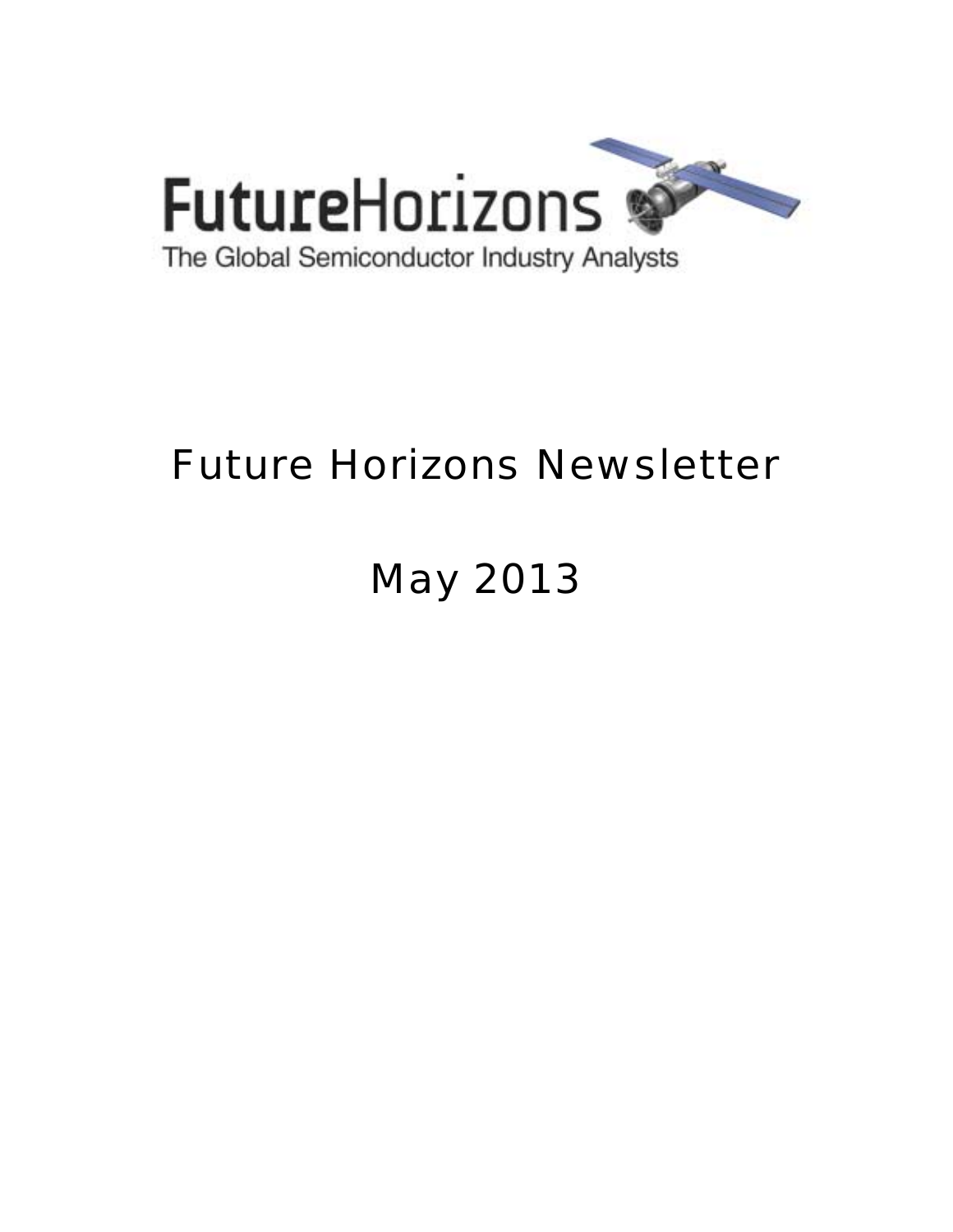# Contents Page

| <b>Industry News by Company</b>              | Page 3 - 7   |
|----------------------------------------------|--------------|
| <b>Industry News &amp; Trends</b>            | Page 8 - 9   |
| <b>East European News &amp; Trends</b>       | Page 10 - 11 |
| <b>World Economic Round Up</b>               | Page 12      |
| <b>Future Horizons &amp; Industry Events</b> | Page 13      |

2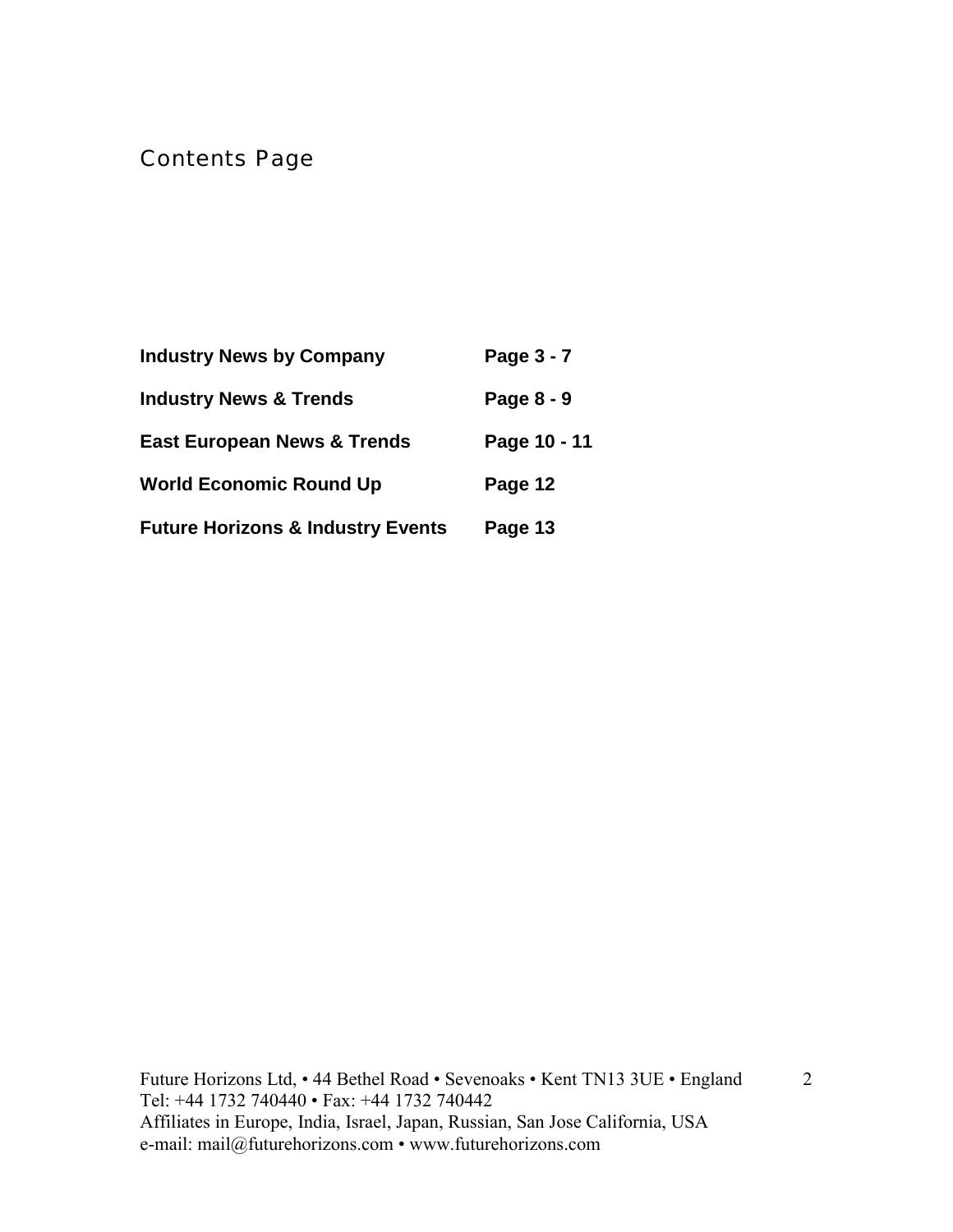### Industry News By Company

# **[Apple And Samsung Locked In Price War In India](http://blogs.wsj.com/digits/2013/04/16/apple-and-samsung-locked-in-price-war-in-india/?mod=djemTECH_h)**

Samsung Electronics Co. and Apple Inc. are battling it out globally for smartphone dominance. In India, they are trying to outdo one another by offering various discounts to convince consumers to switch smartphones.

Apple launched a scheme in early April that allows consumers to exchange any of their older smartphones—whether it be an iPhone, an Android-based phone or a Blackberryfor a cash discount of at least 7,000 rupees (\$128) on the purchase of an iPhone 4, the basic model available in India.

Shortly after on April 10, South Korean rival Samsung said it would offer a 15% cash back to consumers who purchase its smartphones including the Galaxy Note II, Galaxy S III, Galaxy Grand, and the Galaxy tablet. Most of these devices fall in the high end of Samsung's portfolio of products sold in India. Samsung's promotion is on top of a previous offer that allows customers to buy any of these devices through a 12-month interest-free payment plan.

#### **[ARM Aims Big In Server Market .](http://online.wsj.com/article/SB10001424127887324874204578440361266868802.html?mod=djemWorldAtGlance_h)**

LONDON—ARM Holdings ARM.LN -0.10%PLC chief Warren East has presided over dramatic growth since he joined the firm 12 years ago, but as he presents his final set of earnings the chip designer is pushing into segments such as the server market that present new challenges for incoming CEO Simon Segars.

Together with its chip-maker partners, ARM has been developing ever more powerful chip cores. New 64-bit processors unveiled last year—but yet to ship—aim to compete head-on with companies such as Intel Corp. INTC +0.09% and International Business Machines Corp. IBM +0.19%in markets such as the server segment, where processing power is king.

#### **[Avago Technologies Acquires Javelin Semiconductor To Develop Technology For](http://globenewswire.com/news-release/2013/04/30/542924/10030579/en/Avago-Technologies-Acquires-Javelin-Semiconductor-to-Develop-Technology-for-Next-Generation-Hybrid-GaAs-CMOS-RF-Front-End-Modules.html)  [Next Generation Hybrid Gaas/CMOS RF Front-End Modules](http://globenewswire.com/news-release/2013/04/30/542924/10030579/en/Avago-Technologies-Acquires-Javelin-Semiconductor-to-Develop-Technology-for-Next-Generation-Hybrid-GaAs-CMOS-RF-Front-End-Modules.html)**

SAN JOSE, Calif. and SINGAPORE, April 30, 2013 (GLOBE NEWSWIRE) -- Avago Technologies Limited (Nasdaq:AVGO), a leading supplier of analog interface components for communications, industrial and consumer applications, today announced that it has acquired Javelin Semiconductor, Inc., an innovator of high performance radio frequency (RF) and mixed signal CMOS integrated circuits for wireless communications. Based in Austin, Texas, Javelin is a leading developer of high performance 3G CMOS power amplifiers (PAs). The acquisition of Javelin will form the foundation of Avago's RF CMOS design and development for its wireless semiconductor division.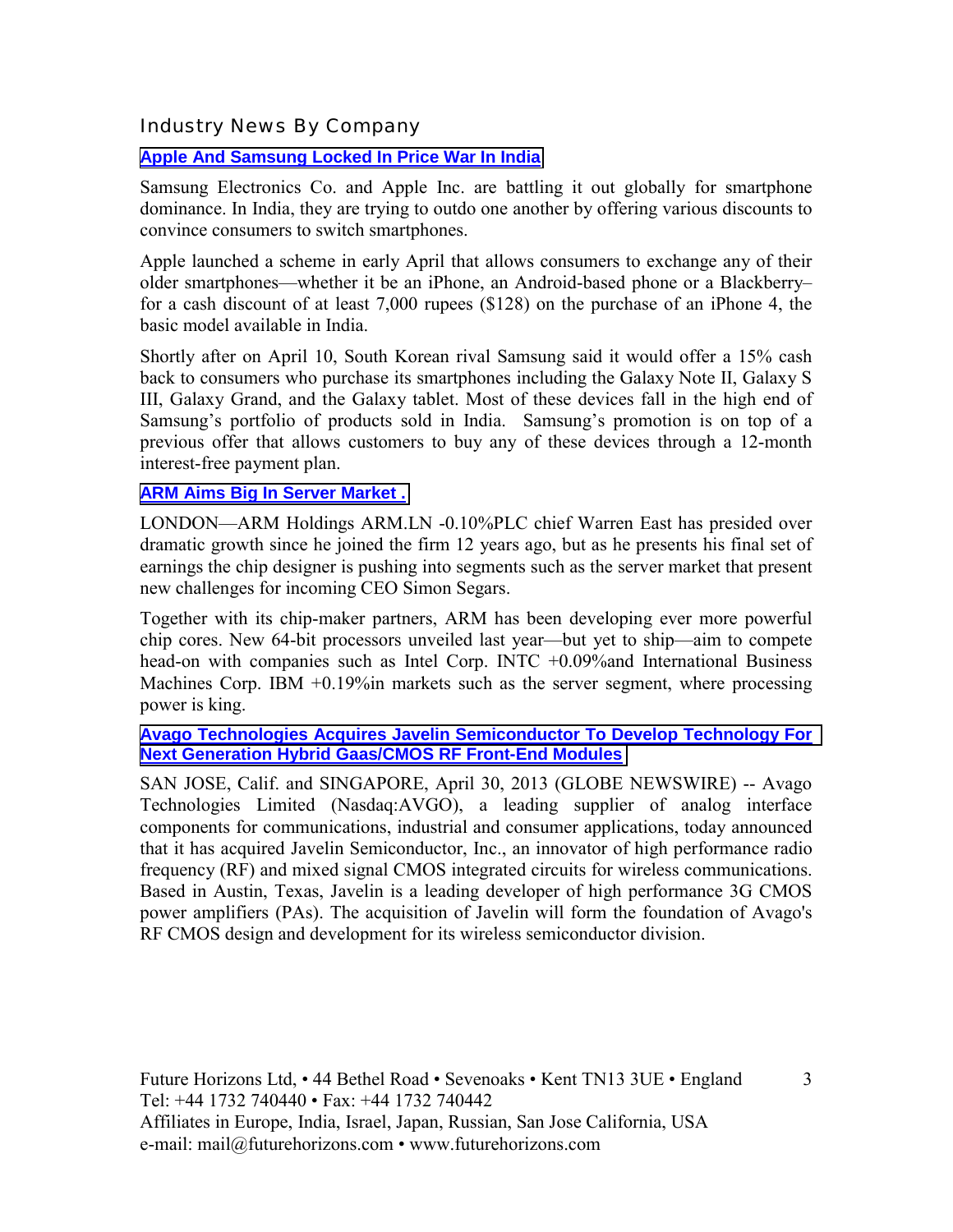# **[Daintree Networks Partners With Marvell Semiconductor](http://www.electroiq.com/semiconductors/2013/04/17/daintree-networks-partners-with-marvell-semiconductor.html)**

Daintree Networks, Inc., a provider of networked wireless control solutions for smart buildings, and Marvell Semiconductor, Inc., a subsidiary of Marvell Technology Group, Ltd., have partnered to provide open-standard ZigBee(R) wireless capability integrated into smart lighting products. All the companies are based in the US.

Marvell Technology is engaged in the production of high performance analog, mixed, and digital signal processing and embedded microprocessor integrated circuits.

The joint effort is focused initially on using Marvell semiconductor products to enable integrated wireless LED drivers that allow LED fixtures to interoperate with Daintree's award-winning open-standard ControlScope(TM) solution.

By implementing integrated wireless LED drivers, fixture manufacturers eliminate the need for a separate wireless adapter commonly used in today's deployments of commercial wireless lighting control. Installation is also easier with integrated wireless drivers.

#### **[Fujitsu Sells Off Microcontroller And Analog Chip Biz To Spansion](http://www.theregister.co.uk/2013/04/30/fujitsu_f2012_numbers_spansion_sale/)**

It's been a busy day at Japanese IT giant Fujitsu, with the company reporting its financial results for its fiscal 2012 year ending in March (that's not a typo) and also announcing that it has spun off its microcontroller and analog device business to the flash-memory maker Spansion.

Back in February, Fujitsu announced a massive restructuring of its chip, information technology, and communications equipment businesses, and spun off its Fujitsu Semiconductor wafer baker, which makes chips for Fujitsu's own gear as well as on contract for third parties. Conglomerate Panasonic and former rival Taiwan Semiconductor Manufacturing Corp are taking bits and pieces of the Fujitsu chip-making biz.

And as of Tuesday, Spansion is paying Fujitsu ¥10.9bn (\$110m) to take over anther chunk of the Fujitsu chip biz, plus another  $46.4$ bn (\$65m) to cover chip inventories. Oddly enough, this is a profitable microcontroller and analog chip business.

**[Global Edge Acquires Dearborn Electronics](http://www.eetindia.co.in/ART_8800684776_1800001_NT_f5f46b02.HTM?click_from=8800102410,9950114561,2013-05-09,EEIOL,ARTICLE_ALERT)**

Bangalore-based Global Edge Software, an embedded software solutions and services company focused on wireless, telecom and IP networking technologies, has signed an agreement to acquire 100 per cent stake in Dearborn Electronics (India) Pvt Ltd, for an undisclosed sum.

Dearborn Electronics specialises in automotive and automation control, communication and information solutions space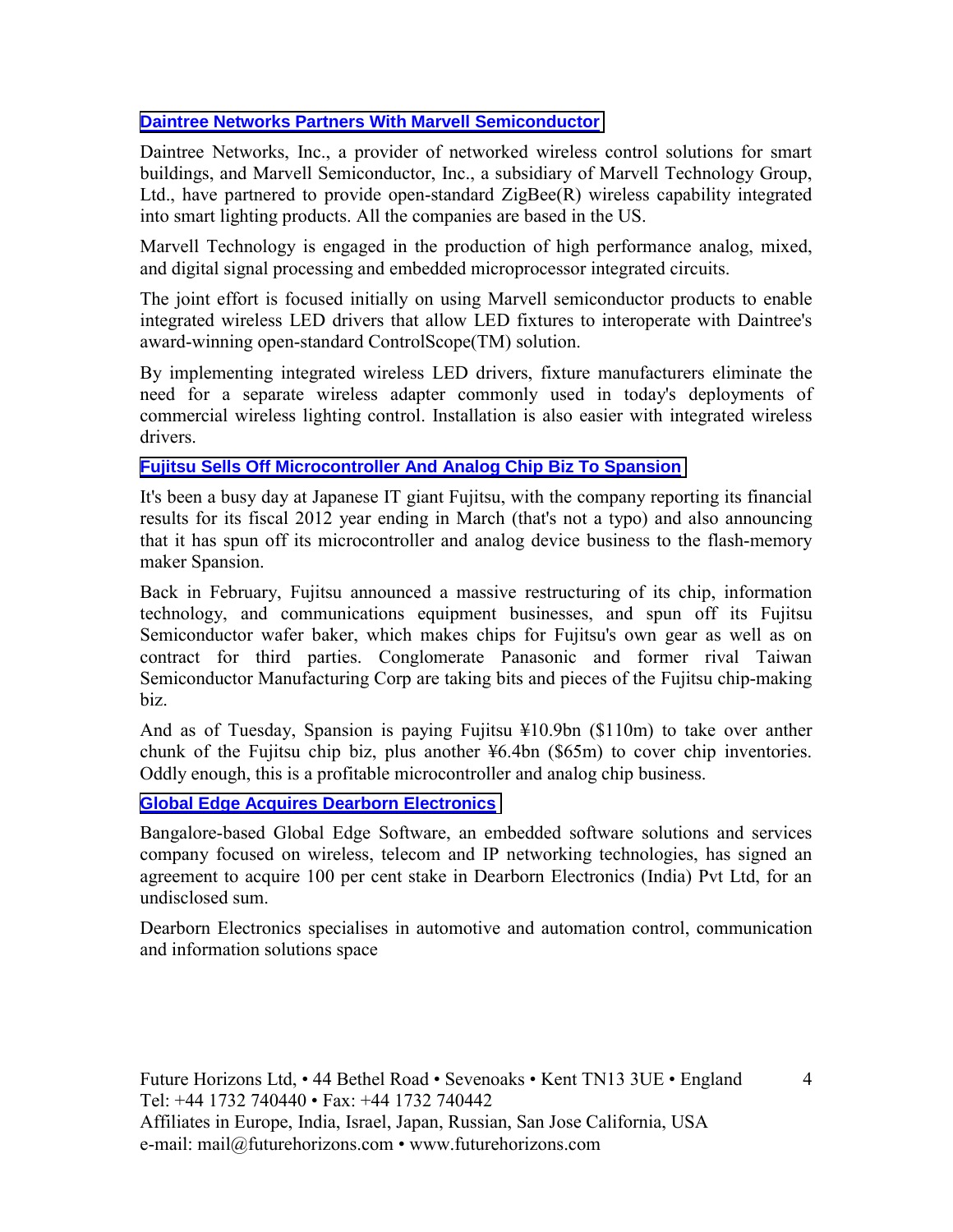# **[Successful Market Launch Of Heat Conducting Paste TIM – Rapid Expansion Of](http://www.infineon.com/cms/en/corporate/press/news/releases/2013/INFIPC201304-040.html)  [Range To Other Product Groups](http://www.infineon.com/cms/en/corporate/press/news/releases/2013/INFIPC201304-040.html)**

Neubiberg, April 30, 2013 – The Thermal Interface Material (TIM) developed by Infineon Technologies AG for the reduction of contact resistance between the metal surface of power semiconductors and the heat sink has been launched successfully. Using the EconoPACK $TM + of$  the new D Series, customers were able to see for themselves that conductivity was substantially improved with the heat conducting paste. As a result of strong customer demand, Infineon is now planning to expand the range. In the first quarter of 2014 the product groups 62mm, EconoDUAL<sup>TM</sup> 3 and PrimePACK<sup>TM</sup> 2 are going to be available with TIM pre-applied. Toward the end of the first half of 2014 the modules EconoPACK<sup>TM</sup> 4 and PrimePACK<sup>TM</sup> 3 as well as the modules Econo 2 and 3 are to be available with the material. The launch of the TIM-applied production series Easy 1B and 2B, Smart 2 and 3, and IHM / IHV is planned for 2015.

In order to be able to meet the greatly increasing demand, Infineon has set up a production line for applying TIM to the modules at the Hungarian Backend site for power electronics in Cegléd. The thermally conductive paste is applied to the modules using a stencil-printing process. An elaborate quality assurance procedure integrated into the fabrication process guarantees that no air is trapped when joining the module and the heat sink. Special technical processes and machines were developed just for the fabrication process.

#### **[Infineon, Globalfoundries Announce Joint Technology Development, Production](http://www.rttnews.com/2104028/infineon-globalfoundries-announce-joint-technology-development-production-deal.aspx?type=corp)  [Deal](http://www.rttnews.com/2104028/infineon-globalfoundries-announce-joint-technology-development-production-deal.aspx?type=corp)**

German semiconductor maker Infineon Technologies (IFNNY.PK,IFX: Quote) and Globalfoundries Inc. announced a joint technology development and production agreement for 40 nanometer or nm embedded flash or eFlash process technology. The cooperation would focus on technology development based on Infineon's eFlash cell design and manufacturing of automotive and security microcontrollers with 40nm process structures. Production of the next generation 40nm eFlash MCUs would occur at different Globalfoundries sites, initially in Singapore with subsequent transfer to its site in Dresden, Germany.

According to Arunjai Mittal, Member of the Management Board of Infineon Technologies, "Next generation embedded Flash microcontrollers with 40nm process structures will further enhance our competitive strength in the automotive, industrial as well as chip card and security markets."

# **[Intel Margin Falls Ahead Of Chip Launch](http://www.ft.com/cms/s/0/ae8deaa8-a6cd-11e2-885b-00144feabdc0.html#axzz2QiKyJCds)**

Intel's gross profit margin fell harder than expected in the opening months of this year as it geared up for a new generation of microprocessors that are seen as vital to the struggling PC industry's hopes for a rebound.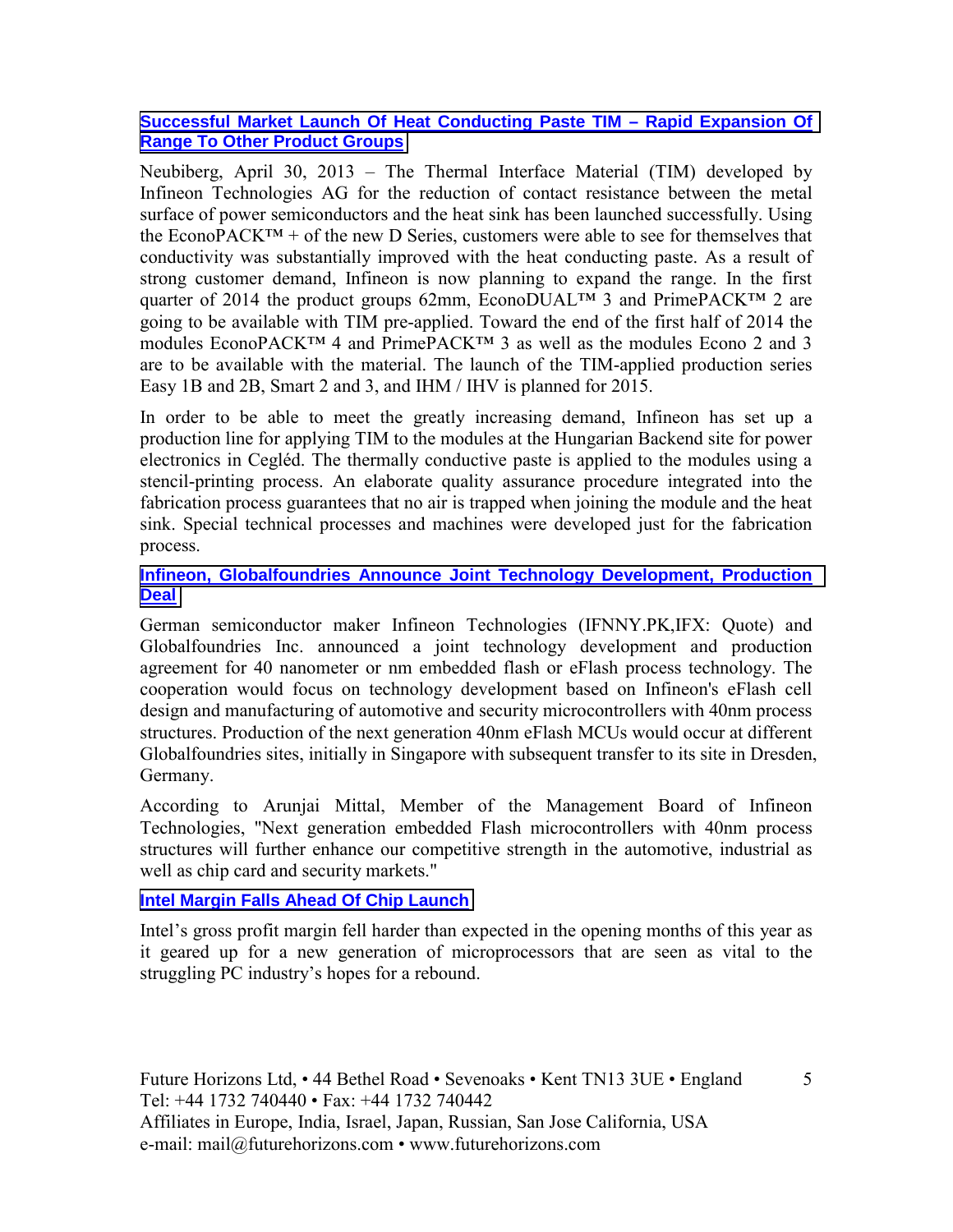The new chips, codenamed Haswell, are set to bring down prices and boost battery life in laptops and other mobile devices when they are shipped later this year, narrowing the lead that rival ARM-based chips hold.

**[Landshut Silicon Acquires Micron Technology Italia](http://www.electroiq.com/semiconductors/2013/05/07/landshut-silicon-acquires-micron-technology-italia.html)**

Landshut Silicon Foundry GmbH (LFoundry), a Germany-based analog and mixed signal and technologies foundry, has acquired Micron Technology Italia, Srl., an Italy-based subsidiary of Micron Technology, Inc. (MT), and all of its semiconductor fabrication facility assets in Avezzano, Italy.

MT is a US-based manufacturer and marketer of semiconductor devices.

Landshut Silicon has entered into an agreement to acquire Micron Technology and all of its semiconductor fabrication facility assets in Avezzano, Italy.

Under the agreements, MT will assign to LFoundry its four-year supply agreement with Aptina to manufacture image sensors at the 200 millimeter Avezzano facility. MT will also grant LFoundry a restricted technology license.

# **[Panasonic Boosts India Manufacturing By Adding Flat Televisions](http://www.businessweek.com/news/2013-04-30/panasonic-boosts-india-manufacturing-by-adding-flat-televisions)**

Panasonic Corp. (6752), the Japanese manufacturer struggling to make its television business profitable, plans to start producing flat-panel TVs in India to fuel sales growth and meet local regulatory demands.

Japan's No. 2 TV maker is building a factory in the northern state of Haryana where it will make flat-screens using semiconductors imported from Japan to meet a target of tripling Indian sales by 2016, Panasonic President Kazuhiro Tsuga told reporters in Mumbai. The company plans to start making chips in India after 2015 to help feed a market that consumed \$8 billion in semiconductors in 2012, a 7.4 percent increase over 2011 even as global chip-based revenue declined.

**[Qualcomm: Victim Of Its Own Success](http://www.ft.com/cms/s/3/f5e1b8d8-adcd-11e2-a2c7-00144feabdc0.html#axzz2RpmsfZQm)**

Much is made of Apple's valuation: a forward price-earnings multiple of 10 times for the recognised leader in mobile computing. But the most puzzling multiple in mobile is not Apple's. It is Qualcomm's, at 14 times. Qualcomm's patents mean that every handset maker that uses the fastest wireless standard  $-$  "long-term evolution"  $-$  must pay it a royalty. Its modem chips, or its modem/processor chipsets, are in phones made by Apple, Samsung and many others. Qualcomm is increasing revenues at over 20 per cent (double Apple's rate). Its margins are wide. Its balance sheet is heaped with cash. It pays a dividend and buys back shares. It looks too cheap.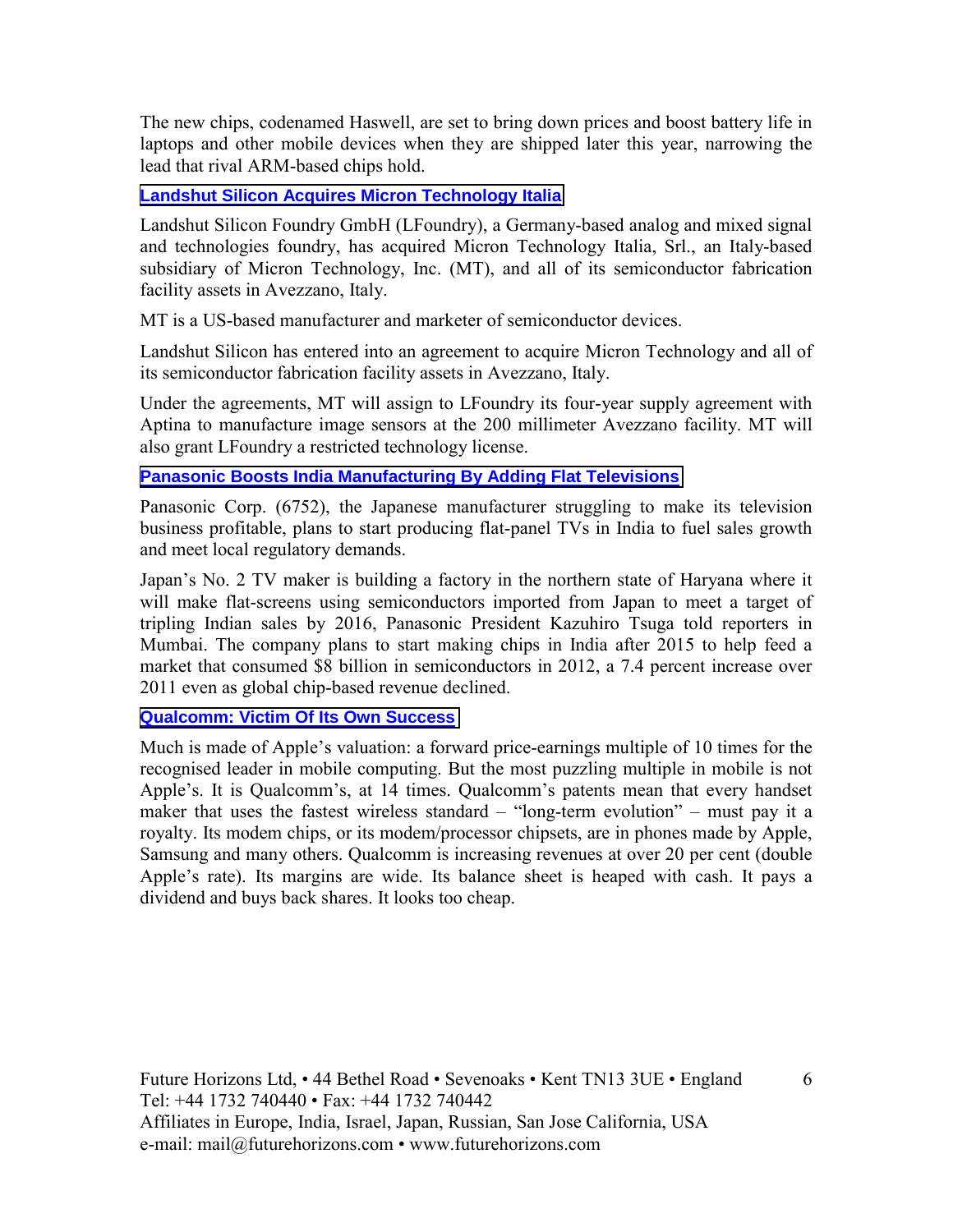#### **[RDA Microelectronics Announces Bluetooth Design Win With Sunplus for](http://online.wsj.com/article/PR-CO-20130423-906945.html?mod=googlenews_wsj)  [Automotive DVD Systems .](http://online.wsj.com/article/PR-CO-20130423-906945.html?mod=googlenews_wsj)**

SHANGHAI, China, April 23, 2013 (GLOBE NEWSWIRE) -- RDA Microelectronics, Inc. (Nasdaq:RDA) (the "Company"), a fabless semiconductor company that designs, develops and markets wireless systems-on-chip and radio-frequency semiconductors for cellular, connectivity and broadcast applications, today announced that Sunplus Technology Co., Ltd. (TWSE: 2401; LSE:SUPD) has selected the RDA5876A integrated Bluetooth solution to include on its reference design for their latest products for in-car DVD systems.

Based in Taiwan, Sunplus is a leading provider of multimedia IC solutions for DVD players, portable DVD players, car DVD/CD players and HD set-top-boxes. The SPHE8202G-B and SPHE8202VGQ-B in-car DVD products integrate DSP for echo cancellation and noise reduction with Bluetooth function, which were released to customers at the Hong Kong Electronics Fair, Asia's largest electronics fair, held from April 13-16, 2013.

#### **[Teledyne Dalsa Acquires Dutch Semiconductor Firm](http://www.therecord.com/news/business/article/933206--teledyne-dalsa-acquires-dutch-semiconductor-firm)**

WATERLOO – Teledyne Dalsa, the Waterloo-based subsidiary of Teledyne Technologies, has purchased a semiconductor manufacturer in the Netherlands.

Axiom IC B.V. of Enschede, the Netherlands, is a fabless manufacturer of highperformance CMOS mixed-signal integrated circuits.

Fabless means the company designs semiconductors and outsources the fabrication. CMOS (complementary metal-oxide-semiconductor) integrated circuits are used in various applications including image sensors.

Teledyne Dalsa produces digital imaging products as well as semiconductors. The company, formerly known as Dalsa Corp., was acquired by California-based Teledyne Technologies for \$341 million in 2011.

# **[XMOS Launches Xcore-Analog Industrial Multicore Microcontrollers](http://www.xmos.com/xcoreanalog)**

 $xCORE$ -Analog<sup>TM</sup> is a range of multicore microcontrollers optimized specifically for designers of industrial products, including smart interfaces, high-level sensors and actuators, PLCs, communications devices and motor controllers. Developers can use the new multicore microcontrollers to quickly develop their products, with a level of multicore compute scaled to their exact requirements.

The xCORE A-Series devices include up to eight channels of 12-bit, 1 MSPS analog-todigital conversion; power-on reset, brown-out protection and watchdog facilities; integrated oscillator; deep sleep memory; and integrated DC/DC converter. These features combine to reduce the number of external components required and to allow designs to be implemented using simple two-layer printed circuit boards. The devices' power management features enable low sleep-mode power consumption of 100 µA.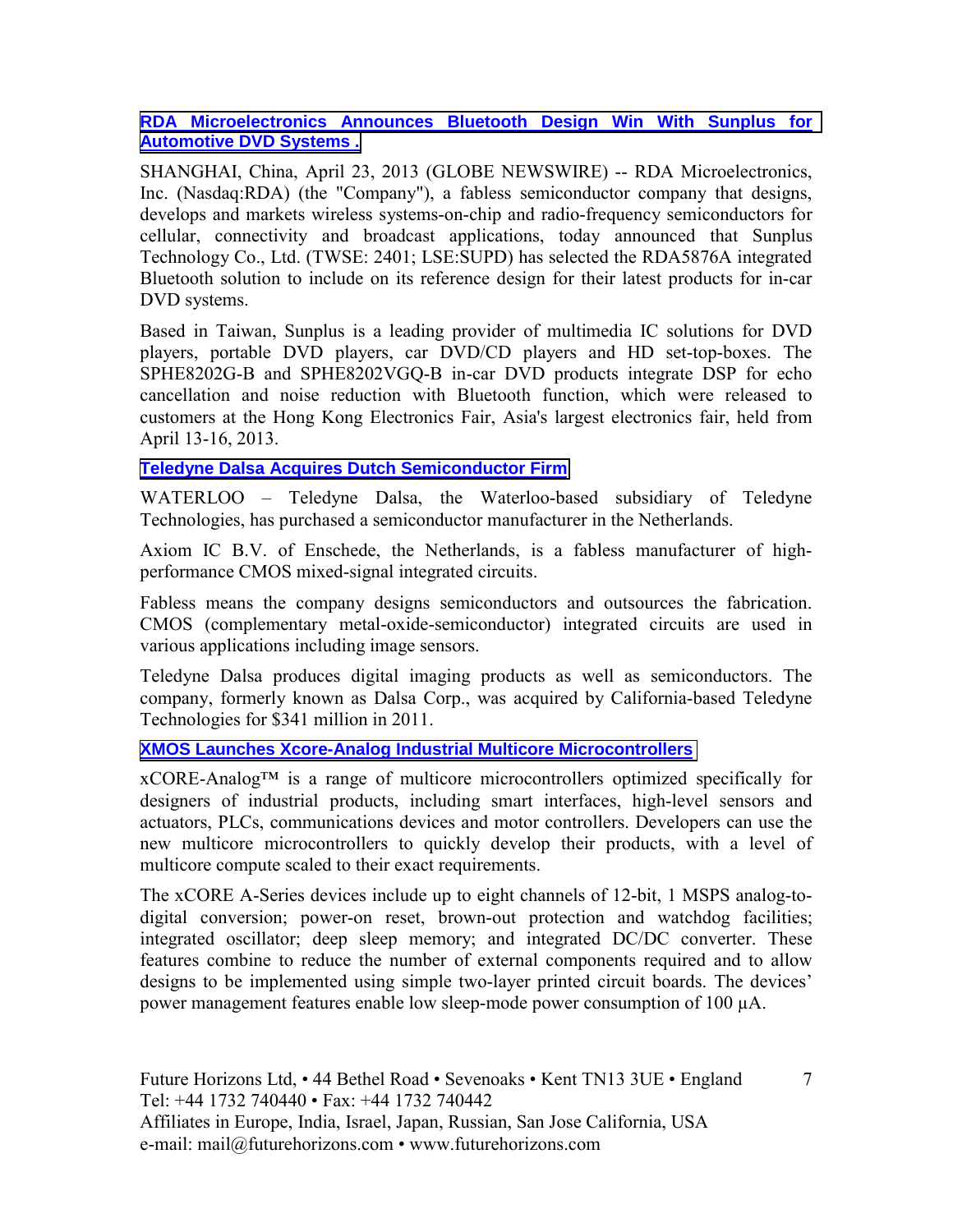Industry News & Trends

#### **[UK Speeds Up Signals On 5G Introduction](http://www.ft.com/cms/s/0/32b6ac98-a5e3-11e2-9b77-00144feabdc0.html#axzz2QW7SAHMk)**

Just weeks after the end of the long delayed auction of 4G spectrum, British policy makers are already turning to plans for the next generation of superfast mobile broadband that will be called, inevitably, 5G.

Just weeks after the end of the long delayed auction of 4G spectrum, British policy makers are already turning to plans for the next generation of superfast mobile broadband that will be called, inevitably, 5G.

Ofcom, the communications regulator, will this week launch an industry consultation about freeing radio frequencies for 5G internet services many times the speed and capacity of today's best 4G networks.

#### **[New Semiconductor Based On 2D Nanocrystals](http://www.eetindia.co.in/ART_8800683973_1800001_NT_d21dabad.HTM?click_from=8800102160,9950114561,2013-04-17,EEIOL,ARTICLE_ALERT)**

Researchers at Purdue University are developing a new type of semiconductor technology for future computers and electronics based on "two-dimensional nanocrystals."

The material is layered in sheets less than a nanometer thick that could replace today's silicon transistors, according to the researchers.

The layered structure is made of a material called molybdenum disulfide, which belongs to a new class of semiconductors -- metal di-chalogenides -- emerging as "potential candidates to replace today's technology, complementary metal oxide semiconductors, or CMOS."

#### **[Microbatteries That Charge 1,000 Times Faster](http://www.eetindia.co.in/ART_8800684019_1800008_NT_b6c32bf6.HTM?click_from=8800102166,9950114561,2013-04-18,EEIOL,ARTICLE_ALERT)**

Scientists at the University of Illinois at Urbana-Champaign have developed what they claim as "the most powerful batteries on the planet." The rechargeable batteries can charge 1,000 times faster than competing technologies.

"These batteries are small in size yet powerful enough to jump-start a dead car battery by using a cellphone powered by these batteries, and then the phone can be recharged in the blink of an eye," claimed the researchers.

The new microbatteries "out-power even the best supercapacitors and could drive new applications in radio communications and compact electronics."

#### **['Gapsense' To Control Wireless Traffic](http://www.eetindia.co.in/ART_8800683918_1800001_NT_65dc6bf6.HTM?click_from=8800102179,9950114561,2013-04-19,EEIOL,ARTICLE_ALERT)**

The growing use of wireless devices is increasingly clogging the airwaves, resulting in dropped calls, wasted bandwidth, and botched connections. Researchers at the University of Michigan have developed a collision avoidance software, called 'GapSense'. The new software works like a stoplight to control the traffic and "dramatically reduce interference."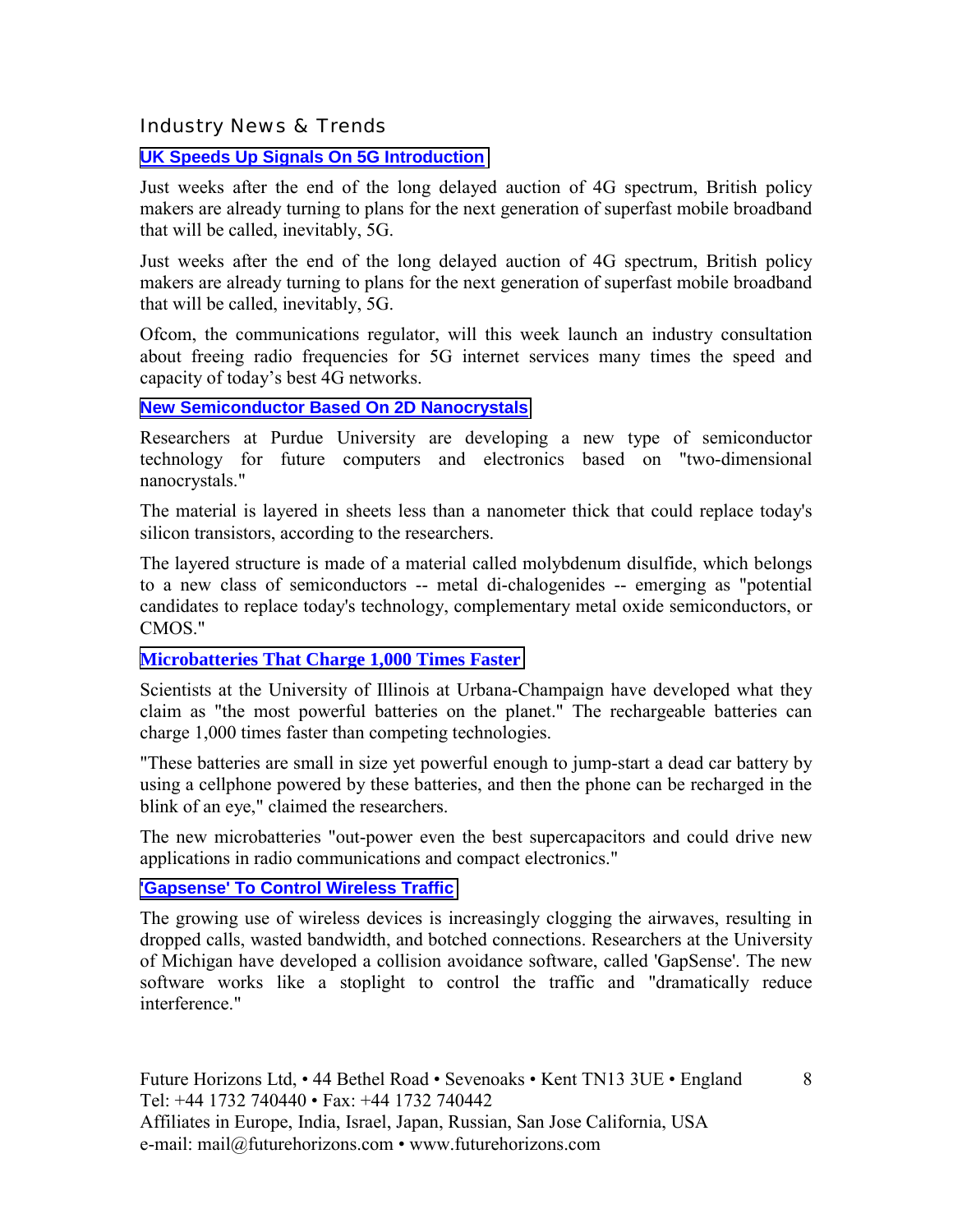The new software, called 'GapSense', lets wireless devices such that can't normally talk to one another exchange simple stop and warning messages so their communications collide less often. GapSense creates a common language of energy pulses and gaps. The length of the gaps conveys the stop or warning message. Devices could send them at the start of a communication, or in between information packets to let other gadgets in the vicinity know about their plans.

#### **[Samsung Working On Brain-Controlled Tablet](http://www.eetindia.co.in/ART_8800684263_1800001_NT_e7a3e1eb.HTM?8800102240&8800684263&click_from=8800102240,9950114561,2013-04-25,EEIOL,ARTICLE_ALERT)**

Samsung researchers, in collaboration with University of Texas, are working to develop a tablet that can be controlled by our brains.

Samsung and Roozbeh Jafari, an assistant professor of electrical engineering at the University of Texas, Dallas are testing how people can use their thoughts to launch an application, select a contact, select a song from a playlist, or power up or down a Samsung Galaxy Note 10.1.

However, Samsung said they are still into an early-stage research, and have no immediate plans to offer a brain-controlled phone. The process involves a cap studded with EEGmonitoring electrodes and it shows how a brain-computer interface could help people with mobility issues complete tasks.

#### **[Wave Hand To Turn Any Surface Into Touchscreen](http://www.eetindia.co.in/ART_8800684440_1800001_NT_f221af04.HTM?click_from=8800102327,9950114561,2013-05-03,EEIOL,ARTICLE_ALERT%22)**

The Kinect was proof that combining a depth camera with a projector will transform any surface into a touchscreen. Now researchers are taking this technology one step ahead.

A team from Carnegie Mellon University (CMU) has demonstrated how touch-based devices can be created almost at will, with the just the wave a hand. The researchers from Carnegie Mellon's Human-Computer Interaction Institute (HCII) used a ceiling-mounted camera and projector to record room geometries, sense hand gestures and project images on desired surfaces.

CMU's WorldKit system enables someone to create or "paint" a remote control for their TV by rubbing the arm of a sofa. By just swiping your hand across an office door you can post your calendar. These ad hoc interfaces can be moved, modified or deleted with similar gestures, making them highly personalized.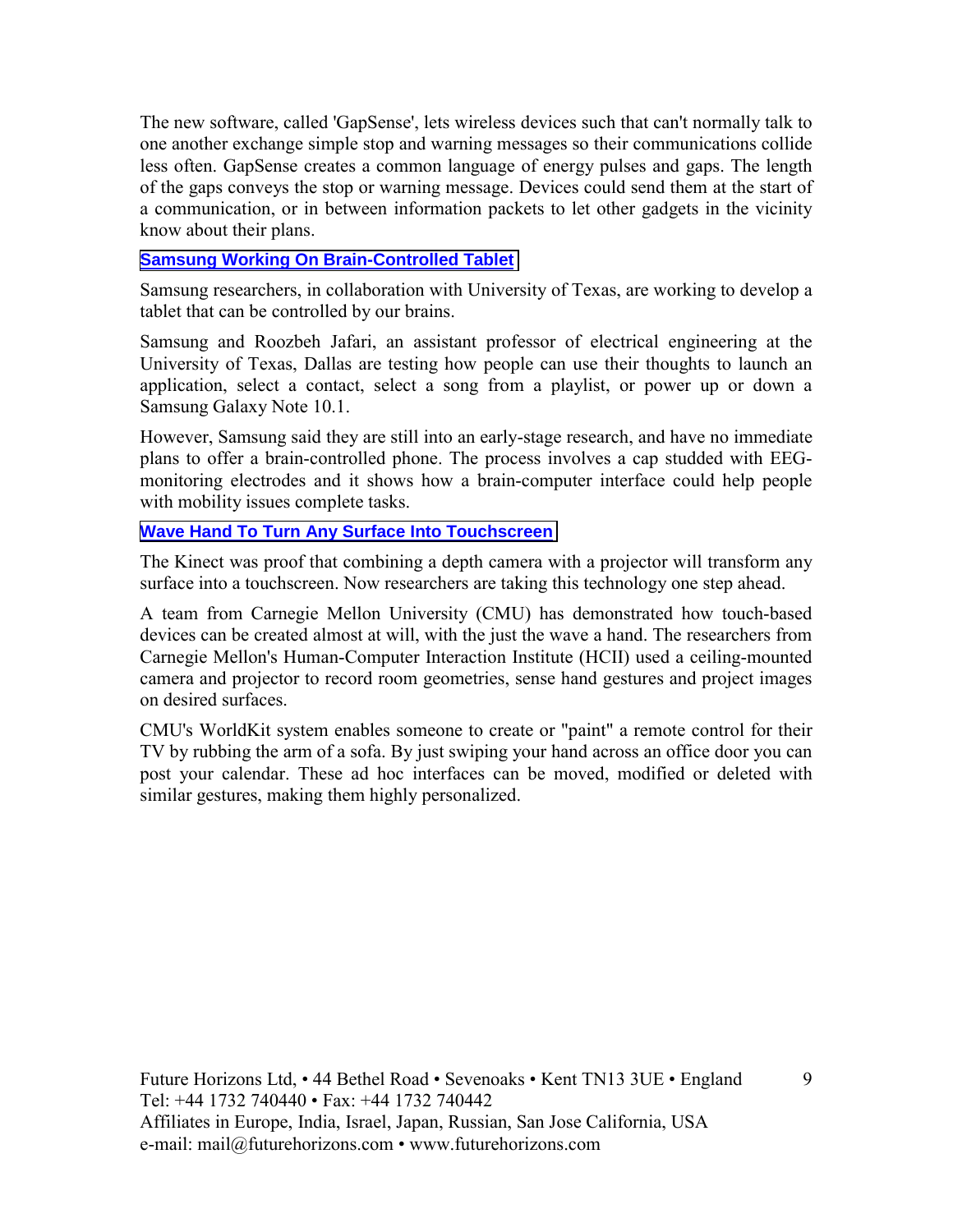# East European News & Trends

## **[Russians And Belgians To Push Next Gen Electronics In Moscow](http://www.marchmontnews.com/Technology-Innovation/Central-regions/19542-Russians-and-Belgians-push-next-gen-electronics-Moscow.html)**

Moscow's TechnoSpark nanotech center and Belgium's IMEC Microelectronics Centre have agreed to jointly develop a concept of the future Troitsk Center for Electronics R&D and Application in Moscow, reports Rusnano, Russia's largest nanotech company.

Under the terms of their agreement, the partners will deliver such a concept by August 2013 already. The concept will cover an inception stage of 2013 through 2015. In addition to developing a business plan and determining investment amounts, TechnoSpark also wants to package a starting batch of pilot projects in collaboration with IMEC and its international partners.

ìThis cooperation with the Belgians is a momentous step into international collaboration that Russian scientists and developers make to join, on equal terms with Western scientists, the problem-solving process for the leading global R&D market players, such as Intel, Samsung, Philips and others," said Denis Kovalevich, one of the Center project managers from the Russian side.

#### **[Siemens Unveils 60 Million Euro Investment Strategy For Russia](http://www.marchmontnews.com/Finance-Business/Central-regions/19538-Siemens-unveils-60-million-euro-investment-strategy-for-Russia.html)**

23 Apr '13 Peter Löscher, Siemens' CEO and president, said at a press briefing earlier this month that his company is investing 40 million euros in Russia with plans to set up as many as 90 different R&D centers in tight cooperation with Skolkovo.

East-West Digital News, the international resource on Russian digital industries, reported yesterday, citing Elec.ru, that Siemens is the first German company to put up a sizable amount of funds to participate in the development of the state-sponsored innovation hub under construction outside Moscow.

#### **[Acer Seeks To Overtake Samsung, Apple In Russian Tablet Market](http://rbth.ru/science_and_tech/2013/05/12/acer_seeks_to_overtake_samsung_apple_in_russian_tablet_marke_25895.html)**

The Taiwan-based computer manufacturer Acer is planning to capture 25 percent of the Russian market for tablet computers.

In the first quarter of 2013 Samsung accounted for 25 percent of market share, Apple for 19 percent and Acer for only 3 percent according to data compiled by the Russian retailer Euroset.

Acer's president, Jim Wong, told Kommersant that this year the company plans to substantially increase its sales of tablets in Russia.

# **[Russian-Made Smartphones Prepare To Enter Global Market](http://rbth.ru/business/2013/05/06/russian-made_smartphones_prepare_to_enter_global_market_25741.html)**

Yota Devices CEO, Vladislav Martynov, discusses the first Russian smartphone, the company's priority markets and consumers' attitude towards a Russian-made product.

Russia Beyond The Headlines: How did the idea of making a dual-screen smartphone come into being?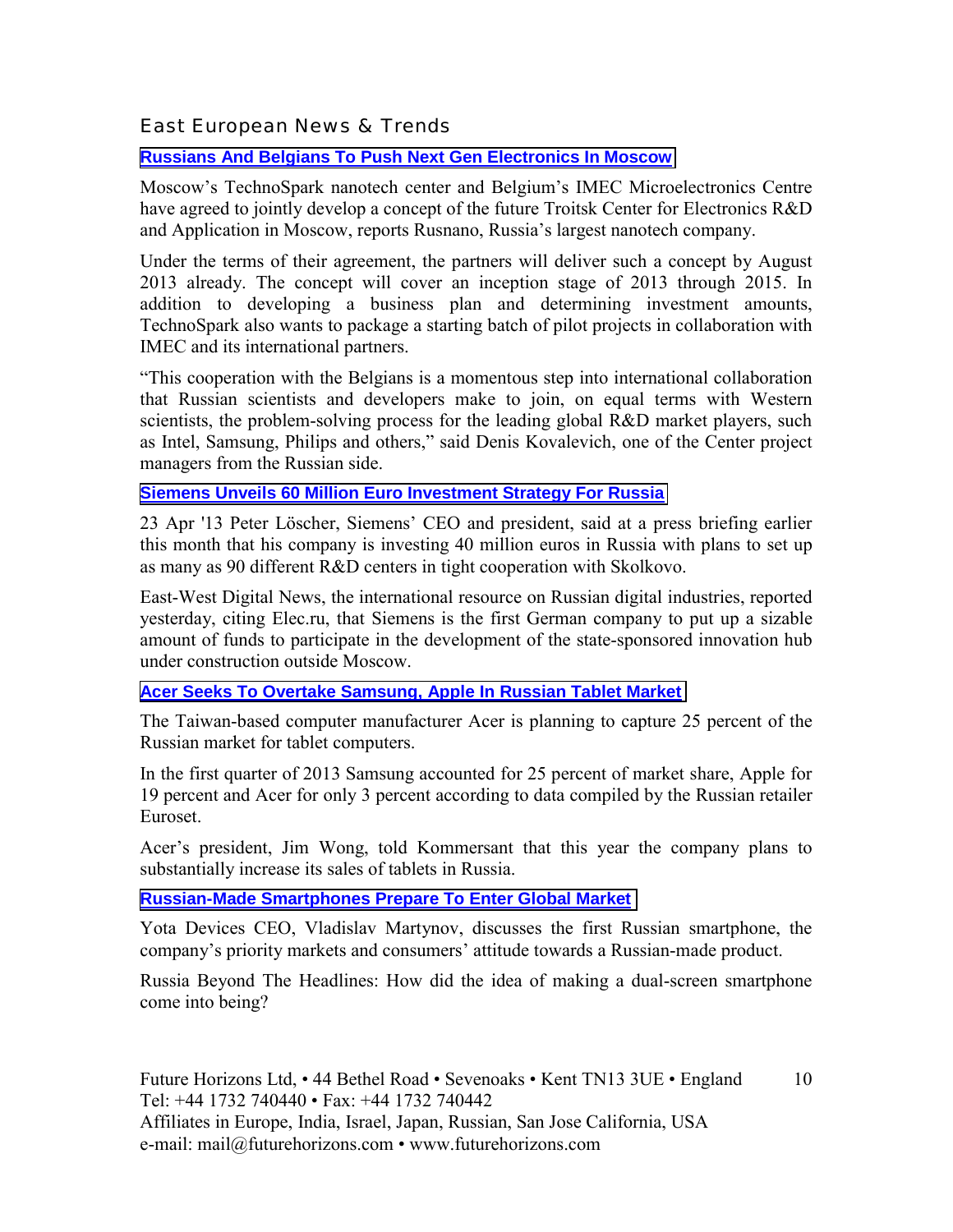Vladislav Martynov: We understood that if we wanted to be successful in a market dominated by Korean and American developers, our phone had to offer unique advantages. We started researching problems that smartphone users complained about. High power consumption turned out to be their biggest problem

## **[Samsung Galaxy S4 Enjoys Record Sales In Russia](http://rbth.ru/business/2013/04/30/samsung_galaxy_s4_enjoys_record_sales_in_russia_25621.html)**

Since its official release on April 26, Samsung's new smartphone, Galaxy S4, has been enjoying record-breaking sales in Russia. According to Mobile Research Group, in the first three days, over 15,000 handsets have been sold.

Last year, the list of the world's leading smartphone manufacturers expanded to include China's Huawei and ZTE. Their Android smartphones, together with Сoolpad and Lenovo models, managed to attract new users in the relevant target group, says Ramon Llamas, a research manager with IDC. In the first quarter of 2013, they joined the top five smartphone vendors, jointly accounting for 8.8 percent of the market. The top seller, Samsung, makes up 32.7 percent, and Apple takes 17.3 percent.

Chinese manufacturers are interested in the Russian market too, but it would be wrong to compare their success to that of Samsung. "The well-known Taiwanese company HTC, which belongs in the same segment of the market as Samsung, during the release of its latest model, sold only 1,500-2,000 handsets," said Mobile Research Group's Eldar Murtazin.

#### **[Sizable Electronics Cluster Announced In Northwest Russia](http://www.marchmontnews.com/Industry-Manufacturing/North-West/19554-Sizable-electronics-cluster-announced-Northwest-Russia.html)**

GS Group, an international holding, is expected to establish by 2017 outside Kaliningrad in Northwest Russia its Technopolis GS electronics cluster, NanoNewsNet.ru reports.

The Technopolis GS project is said to be based on a number of multi-sector GS Group owned production premises in microelectronics and nanotechnology that have been operating since 2008 in the town of Gusev, in the eastern part of Russia's westernmost enclave region of Kaliningrad.

The cluster will reportedly include an industrial area, a few R&D and training centers, a business incubator, and a venture fund. The investor is expected to create as many as 5,000 new local jobs and bring European IT experts to train regional specialists.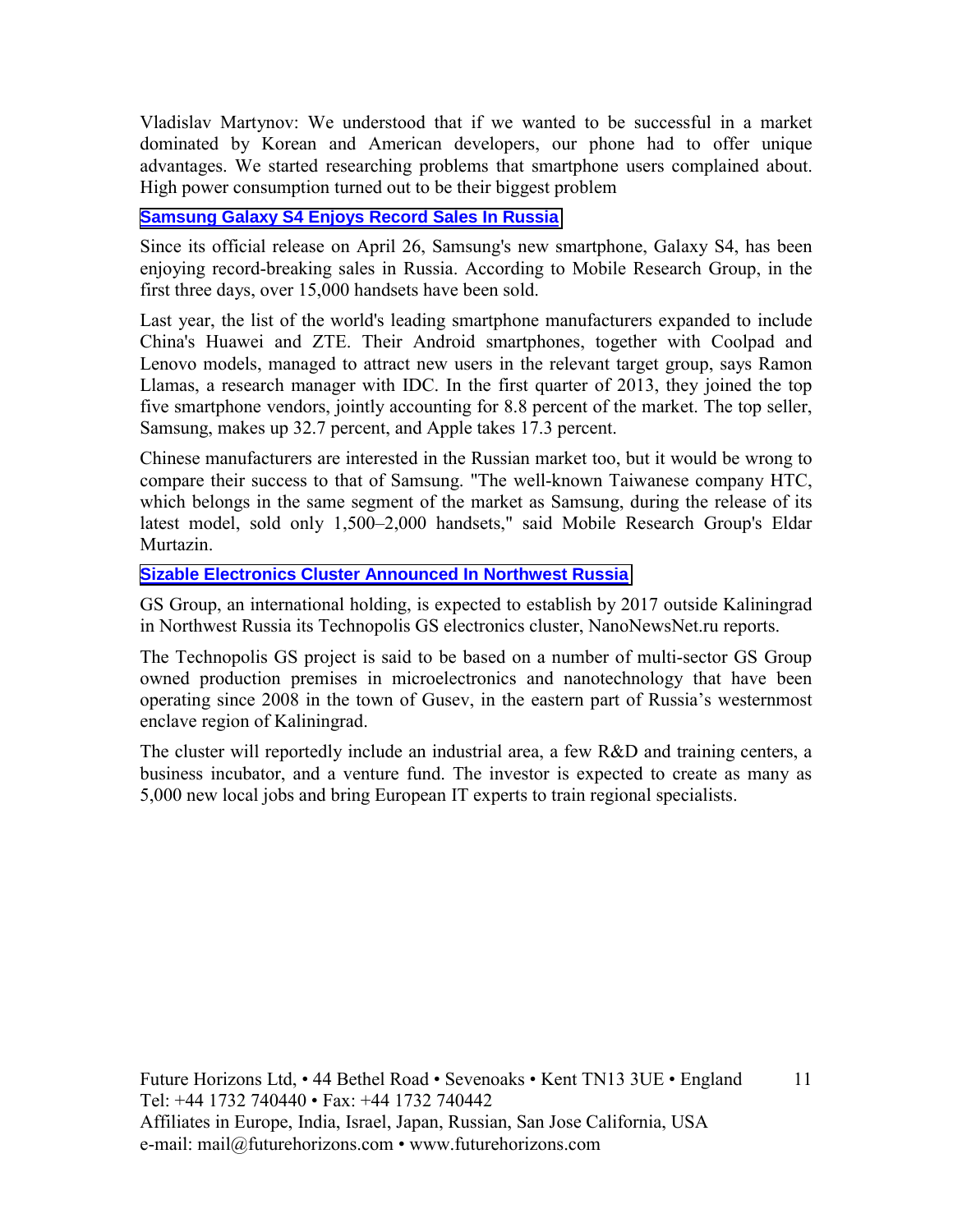# World Economic Round Up

Economic growth in the world's largest economies is set to pick up in the coming months, while slower growth in India will likely continue, according to the Organization for Economic Cooperation and Development's composite leading indicators. The World Trade Organization said it expects trade volumes to pick up only slightly this year from very low levels in 2012, and warned that a long period of weak economic growth may lead to increased protectionism. The OECD's composite leading indicators for January continued to point to acceleration in the U.S., Japan, Germany and China, as well as the euro zone as a whole but the leading indicators point to sustained weaker growth in India. Brazil's economy expanded by a mere 0.9 percent in 2012 while the government struggled to roll over debts under the burden of a base interest rate that averaged 8.5 percent.

#### *The latest economic news by country to include USA, Europe, UK, Japan, China, Asia Pacific and India can be found each month in our [Semiconductor Monthly](http://www.futurehorizons.com/page/18/Global-Semiconductor-Report)  [Report.](http://www.futurehorizons.com/page/18/Global-Semiconductor-Report)*